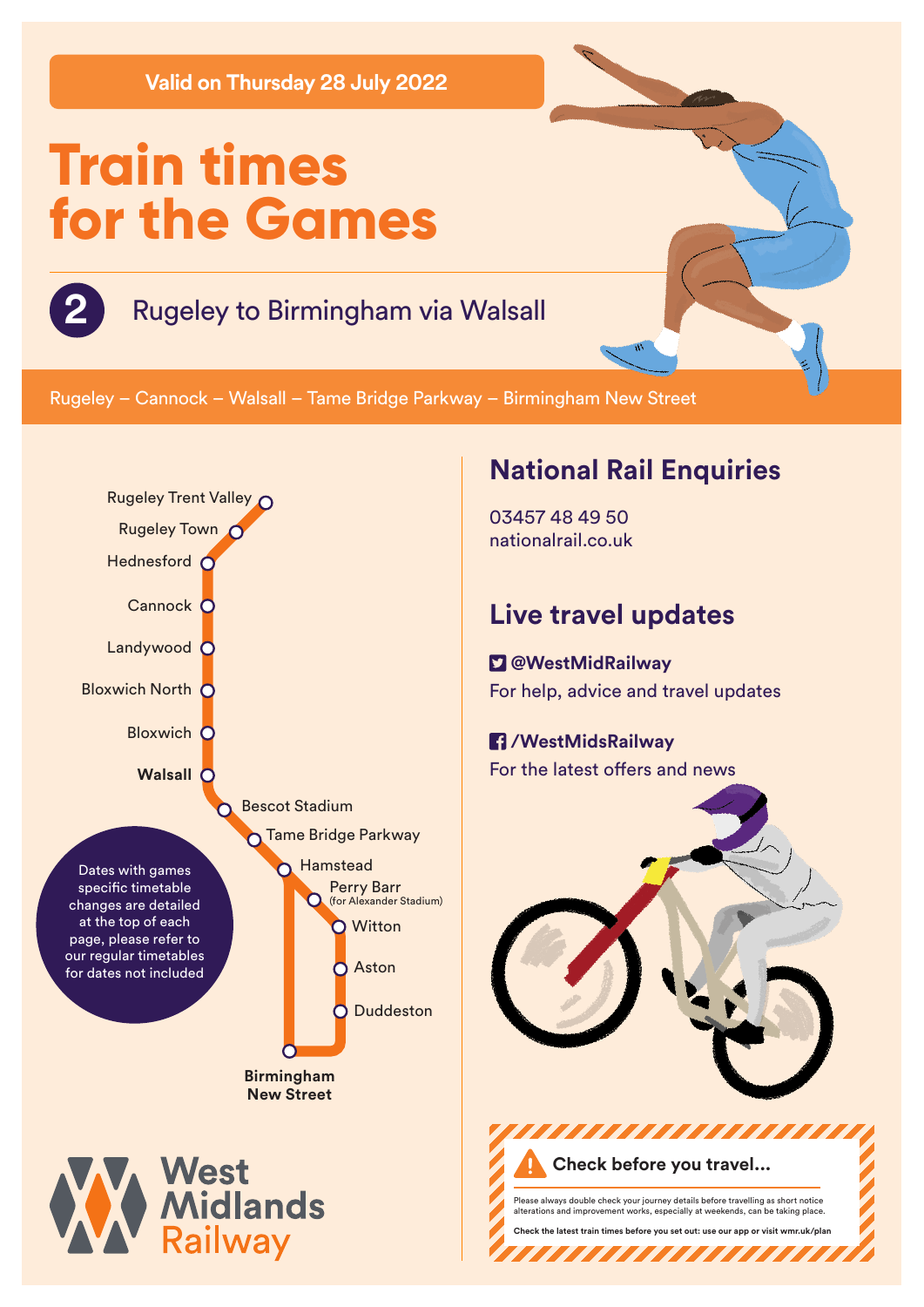**Thursday 28 July 2022**

Thursday 28 July 2022

| <b>Rugeley Trent Valley d</b>                                            |          |                          | 0604                     | 0624                     |                          | 0645                     |                          | 0722                                  |                          |                          | 0746                     |                          | 0820                     |                          |                          | 0844                     |                          | 0920                     |                          |                          | 0944                     |                          | 1018                     |                          |                          | 1045                     |                          |
|--------------------------------------------------------------------------|----------|--------------------------|--------------------------|--------------------------|--------------------------|--------------------------|--------------------------|---------------------------------------|--------------------------|--------------------------|--------------------------|--------------------------|--------------------------|--------------------------|--------------------------|--------------------------|--------------------------|--------------------------|--------------------------|--------------------------|--------------------------|--------------------------|--------------------------|--------------------------|--------------------------|--------------------------|--------------------------|
| Rugeley Town d                                                           |          |                          |                          | 0607 0627                |                          | 0648                     |                          | 0725                                  |                          |                          | 0749                     |                          | 0823                     |                          |                          | 0847                     |                          | 0923                     |                          |                          | 0947                     |                          | 1021                     |                          |                          | 1048                     |                          |
| Hednesford d                                                             |          |                          |                          | 0614 0634                |                          | 0655                     |                          | 0732                                  |                          |                          | 0756                     |                          | 0830                     |                          |                          | 0854                     |                          | 0930                     |                          |                          | 0954                     |                          | 1028                     |                          |                          | 1055                     |                          |
| Cannock d                                                                |          |                          |                          | 0617 0637                |                          | 0658                     |                          | 0735                                  |                          |                          | 0759                     |                          | 0833                     |                          |                          | 0857                     |                          | 0933                     |                          |                          | 0957                     |                          | 1031                     |                          |                          | 1058                     |                          |
| Landywood d                                                              |          |                          | 0620                     | 0640                     |                          | 0701                     |                          | 0738                                  |                          |                          | 0802                     |                          | 0836                     |                          |                          | 0900                     |                          | 0936                     |                          |                          | 1000                     |                          | 1034                     |                          |                          | 1101                     |                          |
| Bloxwich North d                                                         |          |                          | 0625                     | 0645                     |                          | 0706                     |                          | 0743                                  |                          |                          | 0807                     |                          | 0841                     |                          |                          | 0905                     |                          | 0941                     |                          |                          | 1005                     |                          | 1039                     |                          |                          | 1106                     |                          |
|                                                                          |          |                          |                          | 0627 0647                |                          | 0708                     |                          | 0745                                  |                          |                          | 0809                     |                          | 0843                     |                          |                          | 0907                     |                          | 0943                     |                          |                          | 1007                     |                          | 1041                     |                          |                          | 1108                     |                          |
| Bloxwich d                                                               |          |                          |                          |                          |                          |                          |                          |                                       |                          |                          |                          |                          |                          |                          |                          |                          |                          |                          |                          |                          |                          |                          |                          |                          |                          |                          |                          |
| Walsall a                                                                |          |                          | 0632                     | 0652                     |                          | 0713                     |                          | 0750                                  |                          |                          | 0814                     |                          | 0849                     |                          |                          | 0912                     |                          | 0948                     |                          |                          | 1012                     |                          | 1046                     |                          |                          | 1113                     |                          |
|                                                                          |          | Walsall d 0601           | 0633                     | 0653                     | 0700                     | 0714                     | 0730                     | 0751                                  | 0800                     |                          | 0815                     | 0830                     | 0850                     | 0900                     |                          | 0913                     | 0930                     | 0949                     | 1000                     |                          | 1013                     | 1030                     | 1047 1100                |                          |                          | 1114                     | 1130                     |
| Bescot Stadium d 0605 0637                                               |          |                          |                          | $\overline{\phantom{a}}$ | 0704                     | $\overline{\phantom{a}}$ | 0734                     | ▼                                     | 0805                     |                          | ▼                        |                          | 0834 0854 0904           |                          |                          | ▼                        |                          | 0934 0953 1004           |                          |                          | $\overline{\phantom{a}}$ |                          | 1034 1051 1104           |                          |                          | ▼                        | 1134                     |
| Tame Bridge Parkway a 0607                                               |          |                          | 0639                     | 0658                     | 0706                     | 0720                     | 0736                     | 0757                                  | 0807                     |                          | 0821                     |                          | 0836 0856 0906           |                          |                          | 0918                     |                          | 0936 0956                | 1006                     |                          | 1019                     |                          | 1036 1054 1106           |                          |                          | 1119                     | 1136                     |
| Tame Bridge Parkway d 0608                                               |          |                          | 0640                     | 0658                     | 0707                     | 0720                     | 0737                     | 0757                                  | 0808                     | 0813                     | 0821                     | 0837                     | 0857                     | 0907                     | 0915                     | 0919                     | 0937                     | 0956                     | 1007                     | 1013                     | 1019                     | 1037                     | 1054                     | 1107                     | 1113                     | 1119                     | 1137                     |
| Hamstead d 0611                                                          |          |                          | 0643                     | $\blacktriangledown$     | 0710                     | $\overline{\phantom{a}}$ | 0740                     | $\blacktriangledown$                  | 0811                     | 0817                     | $\overline{\phantom{a}}$ | 0840                     | $\overline{\phantom{a}}$ | 0910                     | 0919                     | $\overline{\phantom{a}}$ | 0940                     | $\overline{\phantom{a}}$ | 1010                     | 1017                     | $\blacktriangledown$     | 1040                     | $\blacktriangledown$     | 1110                     | 1117                     | $\overline{\phantom{a}}$ | 1140                     |
| Perry Barr d 0614 0646                                                   |          |                          |                          | 0704                     | 0713                     | 0726                     | 0743                     | 0803                                  | 0814                     |                          | 0827                     | 0843                     | 0903                     | 0913                     |                          | 0926                     | 0943                     | 1003                     | 1013                     |                          | 1025                     | 1043                     | 1103                     | 1113                     |                          | 1126                     | 1143                     |
|                                                                          |          | Witton d 0616            | 0648                     | $\blacktriangledown$     | 0715                     | $\overline{\phantom{a}}$ | 0745                     |                                       | 0816                     |                          | $\overline{\phantom{a}}$ | 0845                     | $\blacktriangledown$     | 0915                     |                          | $\blacktriangledown$     | 0945                     | $\overline{\phantom{a}}$ | 1015                     |                          | $\blacktriangledown$     | 1045                     | $\blacktriangledown$     | 1115                     |                          | $\overline{\phantom{a}}$ | 1145                     |
|                                                                          |          | Aston d 0620             |                          | 0650 0707                | 0719                     | 0729                     | 0749                     | 0807                                  | 0820                     |                          | 0830                     | 0849 0907                |                          | 0919                     |                          | 0929                     |                          | 0949 1007                | 1019                     |                          | 1029                     | 1049 1107                |                          | 1119                     |                          | 1129                     | 1149                     |
| Duddeston d 0622                                                         |          |                          | 0653                     |                          | 0721                     |                          | 0751                     |                                       | 0823                     |                          | ▼                        | 0851                     |                          | 0921                     |                          | $\overline{\phantom{a}}$ | 0951                     | $\blacktriangledown$     | 1022                     |                          | $\overline{\phantom{a}}$ | 1051                     | $\overline{\phantom{a}}$ | 1122                     |                          | $\overline{\phantom{a}}$ | 1152                     |
| Birmingham New Street a 0628                                             |          |                          |                          |                          | 0657 0715 0726 0739      |                          | 0756 0814 0829           |                                       |                          | 0829                     | 0837                     |                          |                          | 0856 0914 0928           | 0934 0938                |                          |                          | 0956 1014 1029           |                          | 1028 1036                |                          |                          |                          | 1056 1114 1128 1129      |                          | 1139                     | 1156                     |
| Wolverhampton a 0704                                                     |          |                          |                          |                          |                          |                          |                          |                                       |                          |                          |                          |                          |                          |                          |                          |                          | 1032                     |                          |                          |                          |                          | 1133                     |                          |                          |                          |                          | 1233                     |
|                                                                          |          |                          |                          |                          |                          |                          |                          |                                       |                          |                          |                          |                          |                          |                          |                          |                          |                          |                          |                          |                          |                          |                          |                          |                          |                          |                          |                          |
|                                                                          |          |                          |                          |                          |                          |                          |                          |                                       |                          |                          |                          |                          |                          |                          |                          |                          |                          |                          |                          |                          |                          |                          |                          |                          |                          |                          |                          |
|                                                                          |          |                          |                          |                          |                          |                          |                          |                                       |                          |                          |                          |                          |                          |                          |                          |                          |                          |                          |                          |                          |                          |                          |                          |                          |                          |                          |                          |
|                                                                          |          |                          |                          |                          |                          |                          |                          |                                       |                          |                          |                          |                          |                          |                          |                          |                          |                          |                          |                          |                          |                          |                          |                          |                          |                          |                          |                          |
| Rugeley Trent Valley d 1118                                              |          |                          |                          |                          | 1145                     |                          | 1218                     |                                       |                          | 1245                     |                          | 1318                     |                          |                          | 1345                     |                          | 1418                     |                          |                          | 1445                     |                          | 1516                     |                          |                          | 1546                     |                          | 1618                     |
| Rugeley Town d 1121                                                      |          |                          |                          |                          | 1148                     |                          | 1221                     |                                       |                          | 1248                     |                          | 1321                     |                          |                          | 1348                     |                          | 1421                     |                          |                          | 1448                     |                          | 1519                     |                          |                          | 1549                     |                          | 1621                     |
| Hednesford d 1128                                                        |          |                          |                          |                          | 1155                     |                          | 1228                     |                                       |                          | 1255                     |                          | 1328                     |                          |                          | 1355                     |                          | 1428                     |                          |                          | 1455                     |                          | 1526                     |                          |                          | 1556                     |                          | 1628                     |
| Cannock d 1131                                                           |          |                          |                          |                          | 1158                     |                          | 1231                     |                                       |                          | 1258                     |                          | 1331                     |                          |                          | 1358                     |                          | 1431                     |                          |                          | 1458                     |                          | 1529                     |                          |                          | 1559                     |                          | 1631                     |
|                                                                          |          |                          |                          |                          | 1201                     |                          | 1234                     |                                       |                          | 1301                     |                          | 1334                     |                          |                          | 1401                     |                          | 1434                     |                          |                          | 1501                     |                          | 1532                     |                          |                          | 1602                     |                          | 1634                     |
| Landywood d 1134                                                         |          |                          |                          |                          |                          |                          |                          |                                       |                          |                          |                          |                          |                          |                          |                          |                          |                          |                          |                          |                          |                          |                          |                          |                          |                          |                          |                          |
| Bloxwich North d 1139                                                    |          |                          |                          |                          | 1206                     |                          | 1239                     |                                       |                          | 1306                     |                          | 1339                     |                          |                          | 1406                     |                          | 1439                     |                          |                          | 1506                     |                          | 1537                     |                          |                          | 1607                     |                          | 1639                     |
| Bloxwich d 1141                                                          |          |                          |                          |                          | 1208                     |                          | 1241                     |                                       |                          | 1308                     |                          | 1341                     |                          |                          | 1408                     |                          | 1441                     |                          |                          | 1508                     |                          | 1539                     |                          |                          | 1609                     |                          | 1641                     |
|                                                                          |          | Walsall a 1147           |                          |                          | 1213                     |                          | 1246                     |                                       |                          | 1313                     |                          | 1346                     |                          |                          | 1413                     |                          | 1446                     |                          |                          | 1513                     |                          | 1545                     |                          |                          | 1614                     |                          | 1646                     |
|                                                                          |          | Walsall d 1147 1200      |                          |                          |                          | 1214 1230                | 1247 1300                |                                       |                          |                          | 1314 1330                | 1347 1400                |                          |                          |                          | 1414 1430                | 1447 1500                |                          |                          |                          | 1514 1530                | 1547 1600                |                          |                          | 1615                     | 1630                     | 1647                     |
| Bescot Stadium d 1152                                                    |          |                          | 1204                     |                          | ▼                        | 1234                     | 1251                     | 1304                                  |                          | ▼                        | 1334                     | 1351                     | 1404                     |                          | ▼                        | 1434                     | 1451                     | 1504                     |                          | ▼                        | 1534                     | 1551                     | 1605                     |                          | ▼                        | 1634                     | 1651                     |
| Tame Bridge Parkway a 1154 1206                                          |          |                          |                          |                          | 1219                     | 1236                     | 1254 1306                |                                       |                          | 1319                     | 1336                     | 1354 1406                |                          |                          | 1419                     | 1437                     | 1454 1506                |                          |                          | 1519                     | 1537                     | 1554 1608                |                          |                          | 1620                     | 1636                     | 1654                     |
| Tame Bridge Parkway d 1155                                               |          |                          | 1207                     | 1214                     | 1219                     | 1237                     | 1254                     | 1307                                  | 1313                     | 1319                     | 1337                     | 1354                     | 1407                     | 1412                     | 1419                     | 1437                     | 1454                     | 1507                     | 1512                     | 1519                     | 1537                     | 1554                     | 1608                     | 1617                     | 1620                     | 1637                     | 1654                     |
| Hamstead d $\blacktriangledown$                                          |          |                          | 1210                     | 1217                     | $\overline{\phantom{a}}$ | 1240                     | $\overline{\phantom{a}}$ | 1310                                  | 1317                     | $\overline{\phantom{a}}$ | 1340                     | $\overline{\phantom{a}}$ | 1410                     | 1416                     | $\overline{\phantom{a}}$ | 1441                     | $\overline{\phantom{a}}$ | 1510                     | 1516                     | $\overline{\phantom{a}}$ | 1541                     | $\overline{\phantom{a}}$ | 1612                     | 1621                     | $\overline{\phantom{a}}$ | 1640                     | $\blacktriangledown$     |
|                                                                          |          |                          |                          |                          |                          |                          |                          |                                       |                          |                          |                          |                          |                          |                          |                          |                          |                          |                          |                          |                          |                          | 1603 1615                |                          |                          |                          |                          |                          |
| Perry Barr d 1203 1213                                                   |          |                          |                          |                          | 1226                     | 1243                     | 1303 1313                |                                       |                          | 1326                     | 1343                     | 1403                     | 1413                     |                          | 1426                     | 1444                     | 1503 1513                |                          |                          | 1526                     | 1544                     |                          |                          |                          | 1627                     | 1643                     | 1703                     |
|                                                                          | Witton d | $\overline{\phantom{a}}$ | 1215                     |                          |                          | 1245                     |                          | 1315                                  |                          |                          | 1345                     |                          | 1415                     |                          |                          | 1446                     |                          | 1515                     |                          | $\overline{\phantom{a}}$ | 1546                     | $\overline{\phantom{a}}$ | 1617                     |                          | $\overline{\phantom{a}}$ | 1645                     | $\overline{\phantom{a}}$ |
|                                                                          |          | Aston d 1207             | 1219                     |                          | 1229                     | 1249                     | 1307                     | 1319                                  |                          | 1329                     | 1349                     | 1407                     | 1419                     |                          | 1429                     | 1449                     | 1507                     | 1519                     |                          | 1529                     | 1549                     | 1607                     | 1620                     |                          | 1630                     | 1649                     | 1707                     |
| Duddeston d                                                              |          | $\blacktriangledown$     | 1222                     |                          |                          | 1251                     | $\blacktriangledown$     | 1321                                  |                          |                          | 1351                     | $\overline{\phantom{a}}$ | 1421                     |                          |                          | 1452                     | $\blacktriangledown$     | 1522                     |                          |                          | 1552                     | ▼                        | 1623                     |                          |                          | 1651                     | $\overline{\phantom{a}}$ |
| Birmingham New Street a 1214 1229 1229 1239                              |          |                          |                          |                          |                          | 1257                     | 1314 1329                |                                       | 1328 1336 1356           |                          |                          | 1414 1428                |                          | 1428 1436 1456           |                          |                          | 1514 1528                |                          | 1528 1539                |                          | 1557                     | 1614 1629                |                          | 1638 1638 1656           |                          |                          | 1714                     |
| Wolverhampton a                                                          |          |                          |                          |                          |                          | 1333                     |                          |                                       |                          |                          | 1433                     |                          |                          |                          |                          | 1533                     |                          |                          |                          |                          | 1633                     |                          |                          |                          |                          | 1733                     |                          |
|                                                                          |          |                          |                          |                          |                          |                          |                          |                                       |                          |                          |                          |                          |                          |                          |                          |                          |                          |                          |                          |                          |                          |                          |                          |                          |                          |                          |                          |
|                                                                          |          |                          |                          |                          |                          |                          |                          |                                       |                          |                          |                          |                          |                          |                          |                          |                          |                          |                          |                          |                          |                          |                          |                          |                          |                          |                          |                          |
| <b>Rugeley Trent Valley d</b>                                            |          |                          |                          | 1646                     |                          | 1718                     |                          |                                       | 1746                     |                          | 1818                     |                          |                          | 1849                     |                          | 1918                     |                          |                          | 1950                     |                          | 2016                     |                          |                          | 2046                     |                          | 2125                     |                          |
| Rugeley Town d                                                           |          |                          |                          | 1649                     |                          | 1721                     |                          |                                       | 1749                     |                          | 1821                     |                          |                          | 1852                     |                          | 1921                     |                          |                          | 1953                     |                          | 2019                     |                          |                          | 2049                     |                          | 2128                     |                          |
| Hednesford d                                                             |          |                          |                          | 1656                     |                          | 1728                     |                          |                                       | 1756                     |                          | 1828                     |                          |                          | 1859                     |                          | 1928                     |                          |                          | 2000                     |                          | 2026                     |                          |                          | 2056                     |                          | 2135                     |                          |
| Cannock d                                                                |          |                          |                          | 1659                     |                          | 1731                     |                          |                                       | 1759                     |                          | 1831                     |                          |                          | 1902                     |                          | 1931                     |                          |                          | 2003                     |                          | 2029                     |                          |                          | 2059                     |                          | 2138                     |                          |
| Landywood d                                                              |          |                          |                          | 1702                     |                          | 1734                     |                          |                                       | 1802                     |                          | 1834                     |                          |                          | 1905                     |                          | 1934                     |                          |                          | 2006                     |                          | 2032                     |                          |                          | 2102                     |                          | 2141                     |                          |
| Bloxwich North d                                                         |          |                          |                          | 1707                     |                          | 1739                     |                          |                                       | 1807                     |                          | 1839                     |                          |                          | 1910                     |                          | 1939                     |                          |                          | 2011                     |                          | 2037                     |                          |                          | 2107                     |                          | 2146                     |                          |
| Bloxwich d                                                               |          |                          |                          | 1709                     |                          | 1741                     |                          |                                       | 1809                     |                          | 1841                     |                          |                          | 1912                     |                          | 1941                     |                          |                          | 2013                     |                          | 2039                     |                          |                          | 2109                     |                          | 2148                     |                          |
| Walsall a                                                                |          |                          |                          | 1714                     |                          | 1746                     |                          |                                       | 1814                     |                          | 1846                     |                          |                          | 1917                     |                          | 1947                     |                          |                          | 2019                     |                          | 2047                     |                          |                          | 2115                     |                          | 2155                     |                          |
|                                                                          |          | Walsall d 1700           |                          | 1715                     | 1730                     | 1747                     | 1800                     |                                       | 1815                     | 1830                     | 1847                     | 1900                     |                          | 1918                     | 1930                     | 1948                     | 2000                     |                          | 2020                     | 2030                     | 2048                     | 2103                     |                          | 2116                     | 2140                     | 2156                     | 2202                     |
| Bescot Stadium d 1704                                                    |          |                          |                          | ▼                        | 1734 1751                |                          | 1804                     |                                       | ▼                        | 1834 1851                |                          | 1904                     |                          | $\overline{\phantom{a}}$ |                          | 1934 1952                | 2005                     |                          | ▼                        | 2034                     | $\overline{\phantom{a}}$ | 2107                     |                          | ▼                        | 2144                     | $\overline{\phantom{a}}$ | 2206                     |
|                                                                          |          |                          |                          |                          |                          |                          |                          |                                       |                          |                          |                          |                          |                          |                          |                          |                          |                          |                          |                          |                          |                          |                          |                          |                          |                          |                          |                          |
| Tame Bridge Parkway a 1706                                               |          |                          |                          | 1720                     | 1736                     | 1754                     | 1806                     |                                       | 1820                     | 1836                     | 1854                     | 1906                     |                          | 1924                     | 1937                     | 1955                     | 2007                     |                          | 2026                     | 2036                     | 2054                     | 2110                     |                          | 2121                     | 2146                     | 2201                     | 2208                     |
| Tame Bridge Parkway d 1707                                               |          |                          | 1712                     | 1720                     | 1737                     | 1754                     | 1807                     | 1814                                  | 1820                     | 1837                     | 1854                     | 1907                     | 1919                     | 1924                     | 1937                     | 1955                     | 2008                     | 2013                     | 2026                     | 2037                     | 2054                     | 2110                     | 2115                     | 2121                     | 2147                     | 2201                     | 2209                     |
| Hamstead d 1710                                                          |          |                          | 1716                     | $\overline{\phantom{a}}$ | 1740                     | $\overline{\phantom{a}}$ | 1810                     | 1818                                  | $\overline{\phantom{a}}$ | 1840                     | $\overline{\phantom{a}}$ | 1910                     | 1923                     |                          | 1941                     | $\overline{\phantom{a}}$ | 2012                     | 2017                     | $\overline{\phantom{a}}$ | 2040                     | $\overline{\phantom{a}}$ | 2114                     | 2119                     | $\overline{\phantom{a}}$ | 2150                     | $\overline{\phantom{a}}$ | 2212                     |
| Perry Barr d 1713                                                        |          |                          |                          | 1726                     | 1743                     | 1803                     | 1813                     |                                       | 1826                     | 1843 1903                |                          | 1913                     |                          |                          |                          | 1944 2003                | 2015                     |                          | 2033                     | 2043                     | 2103                     | 2117                     |                          | 2127                     | 2153                     | 2206                     | 2215                     |
|                                                                          |          | Witton d 1715            |                          |                          | 1745                     | $\overline{\phantom{a}}$ | 1815                     |                                       |                          | 1845                     | $\overline{\phantom{a}}$ | 1915                     |                          |                          | 1946                     | $\overline{\phantom{a}}$ | 2017                     |                          |                          | 2045                     | $\overline{\phantom{a}}$ | 2119                     |                          |                          | 2155                     | $\overline{\phantom{a}}$ | 2218                     |
|                                                                          |          | Aston d 1719             |                          | 1729                     | 1749                     | 1807                     | 1819                     |                                       | 1829                     | 1849                     | 1907                     | 1919                     |                          |                          | 1949                     | 2007                     | 2021                     |                          | 2037                     | 2049                     | 2107                     | 2122                     |                          | 2130                     | 2159                     | 2210                     | 2221                     |
| Duddeston d 1721                                                         |          |                          |                          | $\blacktriangledown$     | 1751                     | $\overline{\phantom{a}}$ | 1821                     |                                       | $\blacktriangledown$     | 1851                     | $\overline{\phantom{a}}$ | 1921                     |                          |                          | 1952                     | $\overline{\phantom{a}}$ | 2023                     |                          | $\overline{\phantom{a}}$ | 2052                     | $\overline{\phantom{a}}$ | 2125                     |                          |                          | 2202                     | $\overline{\phantom{a}}$ | 2224                     |
| Birmingham New Street a 1729                                             |          |                          |                          | 1727 1738                | 1756                     | 1814                     | 1829                     | 1830                                  | 1837                     | 1856                     | 1913                     | 1929                     |                          | 1936 1939                | 1956                     | 2014                     | 2028                     | 2028                     | 2044                     | 2056                     | 2113                     | 2129                     | 2130                     | 2139                     | 2211                     | 2221                     | 2232                     |
| Wolverhampton a                                                          |          |                          |                          |                          | 1834                     |                          |                          |                                       |                          | 1933                     |                          |                          |                          |                          |                          |                          |                          |                          |                          | 2132                     |                          |                          |                          |                          | 2240                     |                          | 2307                     |
|                                                                          |          |                          |                          |                          |                          |                          |                          |                                       |                          |                          |                          |                          |                          |                          |                          |                          |                          |                          |                          |                          |                          |                          |                          |                          |                          |                          |                          |
|                                                                          |          |                          |                          |                          |                          |                          |                          |                                       |                          |                          |                          |                          |                          |                          |                          |                          |                          |                          |                          |                          |                          |                          |                          |                          |                          |                          |                          |
|                                                                          |          |                          |                          |                          |                          |                          |                          |                                       |                          |                          |                          |                          |                          |                          |                          |                          |                          |                          |                          |                          |                          |                          |                          |                          |                          |                          |                          |
|                                                                          |          |                          |                          |                          |                          |                          |                          |                                       |                          |                          |                          |                          |                          |                          |                          |                          |                          |                          |                          |                          |                          |                          |                          |                          |                          |                          |                          |
|                                                                          |          |                          |                          |                          |                          |                          |                          |                                       |                          |                          |                          |                          |                          |                          |                          |                          |                          |                          |                          |                          |                          |                          |                          |                          |                          |                          |                          |
| <b>Rugeley Trent Valley d</b>                                            |          |                          | 2157                     |                          |                          | 2237                     |                          | 2258                                  |                          |                          |                          |                          |                          |                          |                          |                          |                          |                          |                          |                          |                          |                          |                          |                          |                          |                          |                          |
| Rugeley Town d                                                           |          |                          | 2200                     |                          |                          | 2240                     |                          | 2301                                  |                          |                          |                          |                          |                          |                          |                          |                          |                          |                          |                          |                          |                          |                          |                          |                          |                          |                          |                          |
| Hednesford d                                                             |          |                          | 2207                     |                          |                          | 2247                     |                          | 2308                                  |                          |                          |                          |                          |                          |                          |                          |                          |                          |                          |                          |                          |                          |                          |                          |                          |                          |                          |                          |
| Cannock d                                                                |          |                          | 2210                     |                          |                          | 2250                     |                          | 2311                                  |                          |                          |                          |                          |                          |                          |                          |                          |                          |                          |                          |                          |                          |                          |                          |                          |                          |                          |                          |
| Landywood d                                                              |          |                          | 2213                     |                          |                          | 2253                     |                          | 2314                                  |                          |                          |                          |                          |                          |                          |                          |                          |                          |                          |                          |                          |                          |                          |                          |                          |                          |                          |                          |
| Bloxwich North d                                                         |          |                          | 2218                     |                          |                          | 2258                     |                          | 2319                                  |                          |                          |                          |                          |                          |                          |                          |                          |                          |                          |                          |                          |                          |                          |                          |                          |                          |                          |                          |
| Bloxwich d                                                               |          |                          | 2220                     |                          |                          | 2300                     |                          | 2321                                  |                          |                          |                          |                          |                          |                          |                          |                          |                          |                          |                          |                          |                          |                          |                          |                          |                          |                          |                          |
| Walsall a                                                                |          |                          | 2225                     |                          |                          | 2305                     |                          | 2327                                  |                          |                          |                          |                          |                          |                          |                          |                          |                          |                          |                          |                          |                          |                          |                          |                          |                          |                          |                          |
| Walsall d                                                                |          |                          | 2226                     |                          | 2255                     | 2308                     |                          | 2327                                  |                          |                          |                          |                          |                          |                          |                          |                          |                          |                          |                          |                          |                          |                          |                          |                          |                          |                          |                          |
| Bescot Stadium d                                                         |          |                          | ▼                        |                          | 2258 2312                |                          |                          | 2331                                  |                          |                          |                          |                          |                          |                          |                          |                          |                          |                          |                          |                          |                          |                          |                          |                          |                          |                          |                          |
| Tame Bridge Parkway a                                                    |          |                          | 2232                     |                          | 2300 2315                |                          |                          | 2334                                  |                          |                          |                          |                          |                          |                          |                          |                          |                          |                          |                          |                          |                          |                          |                          |                          |                          |                          |                          |
| Tame Bridge Parkway d                                                    |          |                          | 2232                     |                          | 2301                     | 2315                     |                          | 2334                                  |                          |                          |                          |                          |                          |                          |                          |                          |                          |                          |                          |                          |                          |                          |                          |                          |                          |                          |                          |
|                                                                          |          |                          | $\overline{\phantom{a}}$ |                          |                          |                          |                          |                                       |                          |                          |                          |                          |                          |                          |                          |                          |                          |                          |                          |                          |                          |                          |                          |                          |                          |                          |                          |
| Hamstead d                                                               |          |                          |                          |                          | 2304 2319                |                          |                          | 2338                                  |                          |                          |                          |                          |                          |                          |                          |                          |                          |                          |                          |                          |                          |                          |                          |                          |                          |                          |                          |
| Perry Barr d 2225                                                        |          |                          |                          | 2238 2303                | 2307 2322                |                          | 2337 2341                |                                       | 2352 0001                |                          | 0010                     | 0035                     | 0040                     |                          |                          |                          |                          |                          |                          |                          |                          |                          |                          |                          |                          |                          |                          |
| Witton d                                                                 |          |                          | ▼                        |                          | 2309                     | 2324                     | $\overline{\phantom{a}}$ | 2343                                  |                          |                          |                          |                          |                          |                          |                          |                          |                          |                          |                          |                          |                          |                          |                          |                          |                          |                          |                          |
|                                                                          |          | Aston d 2228 2241 2306   |                          |                          | 2313                     | 2327                     | 2341                     | 2346 2356                             |                          |                          | 0005 0013                | 0039                     | 0043                     |                          |                          |                          |                          |                          |                          |                          |                          |                          |                          |                          |                          |                          |                          |
| Duddeston d                                                              |          |                          |                          |                          | 2315 2330                |                          |                          | 2349                                  |                          |                          |                          |                          |                          |                          |                          |                          |                          |                          |                          |                          |                          |                          |                          |                          |                          |                          |                          |
| Birmingham New Street a 2236 2253 2315 2322 2334 2347<br>Wolverhampton a |          |                          |                          |                          |                          |                          |                          | 2353 0006 0012 0019 0046 0050<br>0021 |                          | 0034                     |                          | 0109                     |                          |                          |                          |                          |                          |                          |                          |                          |                          |                          |                          |                          |                          |                          |                          |

**Notes & Symbols**

<del>يت</del> PlusBus add-on tickets available. For cheaper travel around the local area<br>ه **Connection with West Midlands Metro** 

**a** Arrival time **d** Departure time

**All services operated by West Midlands Railway unless otherwise shown**